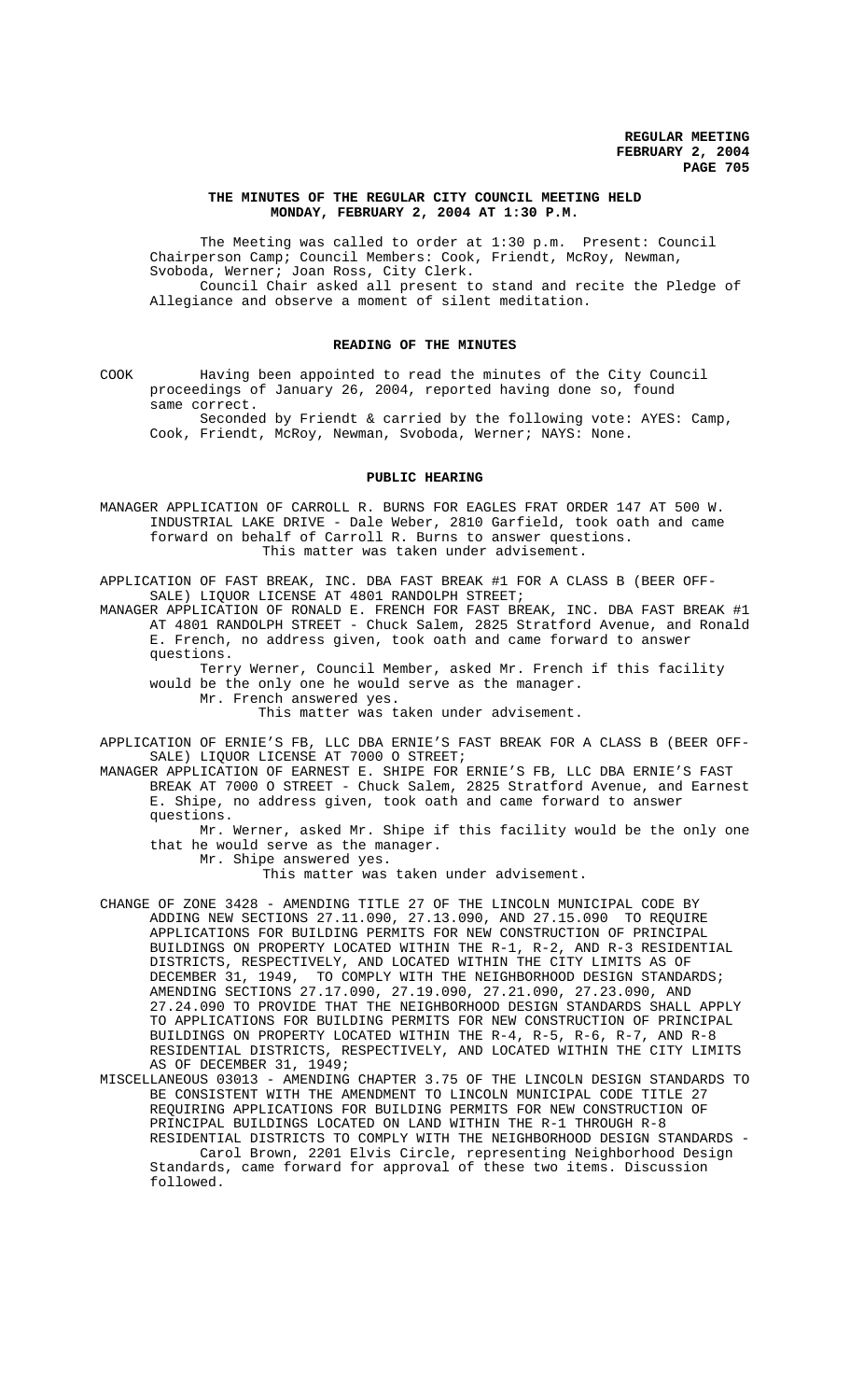Ed Zimmer, Planning Department, came forward to present a brief history of the Neighborhood Design Standards through pictures and discussion.

Jon Carlson, no address given, came forward in support of this issue.

Mike Morosin, 2055 "S" Street, came forward in support of this issue.

 Glen Cekal, 1420 C Street, came forward in support of this issue. Discussion followed.

Ed Zimmer, Planning Department, came forward to answer questions. Discussion followed.

This matter was taken under advisement.

CHANGE OF ZONE 3429 - APPLICATION OF WILLIAM KREIN FOR A CHANGE OF ZONE FROM R-4 RESIDENTIAL DISTRICT TO R-T RESIDENTIAL TRANSITION DISTRICT ON PROPERTY GENERALLY LOCATED AT S. 56TH STREET AND PINE LAKE ROAD;

SPECIAL PERMIT 1713B - APPLICATION OF WILLIAM KREIN TO AMEND THE BOUNDARIES OF ASPEN 3RD ADDITION COMMUNITY UNIT PLAN AND ADD TEN RESIDENTIAL LOTS FOR A TOTAL OF 205 SINGLE FAMILY, TOWNHOUSE, AND MULTI-FAMILY UNITS ON

PROPERTY GENERALLY LOCATED AT S. 56TH STREET AND PINE LAKE ROAD; USE PERMIT 155 - APPLICATION OF WILLIAM KREIN TO CONSTRUCT NINE 5,000 SQ. FT. OFFICE BUILDINGS ON PROPERTY GENERALLY LOCATED AT S. 56TH STREET AND PINE LAKE ROAD - Brian Carstens, 601 Old Cheney Rd., Suite C, came forward on behalf of William Krein to request to continue public hearing with action for bill number's 04-13, 04R-12 and 04R-13 to 3/1/04. Discussion followed.

Jonathan Cook, Council Member, moved to continue public hearing with action for bill number's 04-13, 04R-12 and 04R-13 to 3/1/04. Seconded by Friendt & carried by the following vote: AYES: Camp, Cook, Friendt, McRoy, Newman, Svoboda, Werner; NAYS: None. This matter was taken under advisement.

CHANGE OF ZONE 3431 - AMENDING TITLE 27 OF THE LINCOLN MUNICIPAL CODE BY AMENDING SECTION 27.03.470 TO INCLUDE "MEDICAL TESTING LABORATORY" IN THE DEFINITION OF "OFFICE BUILDING"; AMENDING SECTIONS 27.27.030, 27.28.040, AND 27.37.020, TO ELIMINATE MEDICAL TESTING LABORATORIES AS A PERMITTED USE OR SPECIAL PERMIT USE IN THE O-3 OFFICE PARK DISTRICT, R-T RESIDENTIAL TRANSITION DISTRICT, AND B-5 PLANNED REGIONAL BUSINESS DISTRICT, RESPECTIVELY; AND AMENDING SECTION 27.63.390 TO ELIMINATE MEDICAL TESTING LABORATORIES AS A SPECIAL PERMITTED USE IN THE O-3 ZONING DISTRICT - Brian Carstens, 601 Old Cheney Rd., Suite C, came forward on behalf of West Point LLC to ask for approval of this Change of Zone application.

Tom Cajka, Planning Department, came forward to answer questions. Discussion followed.

Chris Schroeder, Health Department, came forward in support of this Change of Zone and to answer questions. Discussion followed. This matter was taken under advisement.

CHANGE OF ZONE 3432 - APPLICATION OF YASUFUKU USA, INC. FOR A CHANGE OF ZONE FROM H-3 HIGHWAY COMMERCIAL DISTRICT TO I-2 INDUSTRIAL PARK DISTRICT ON PROPERTY GENERALLY LOCATED AT N.W. 12TH STREET AND WEST BOND CIRCLE -Tom Huston, 233 South 13th Street, came forward for approval of this Change of Zone application.

This matter was taken under advisement.

CHANGE OF ZONE 3433 - APPLICATION OF GALLUP, INC. FOR A CHANGE OF ZONE FROM R-4 RESIDENTIAL DISTRICT TO O-3 OFFICE PARK DISTRICT, ON PROPERTY GENERALLY LOCATED AT HAVERFORD DRIVE AND L STREET;

USE PERMIT 33C - APPLICATION OF GALLUP, INC. TO ADD TWO LOTS TO BOUNDARIES OF AN EXISTING USE PERMIT FOR CONSTRUCTION OF AN OFFICE BUILDING ON PROPERTY GENERALLY LOCATED AT HAVERFORD DRIVE AND L STREET - Larry Albers, Attorney, 1230 "O" Street, Suite 320 Commerce Court,

came forward for approval of bill # 04-16 and 04R-17. Discussion followed.

Ray Hill, Planning Department, came forward to discuss the Planning Department's recommendation of denial and to answer questions. Discussion followed.

Mr. Albers came forward for rebuttal.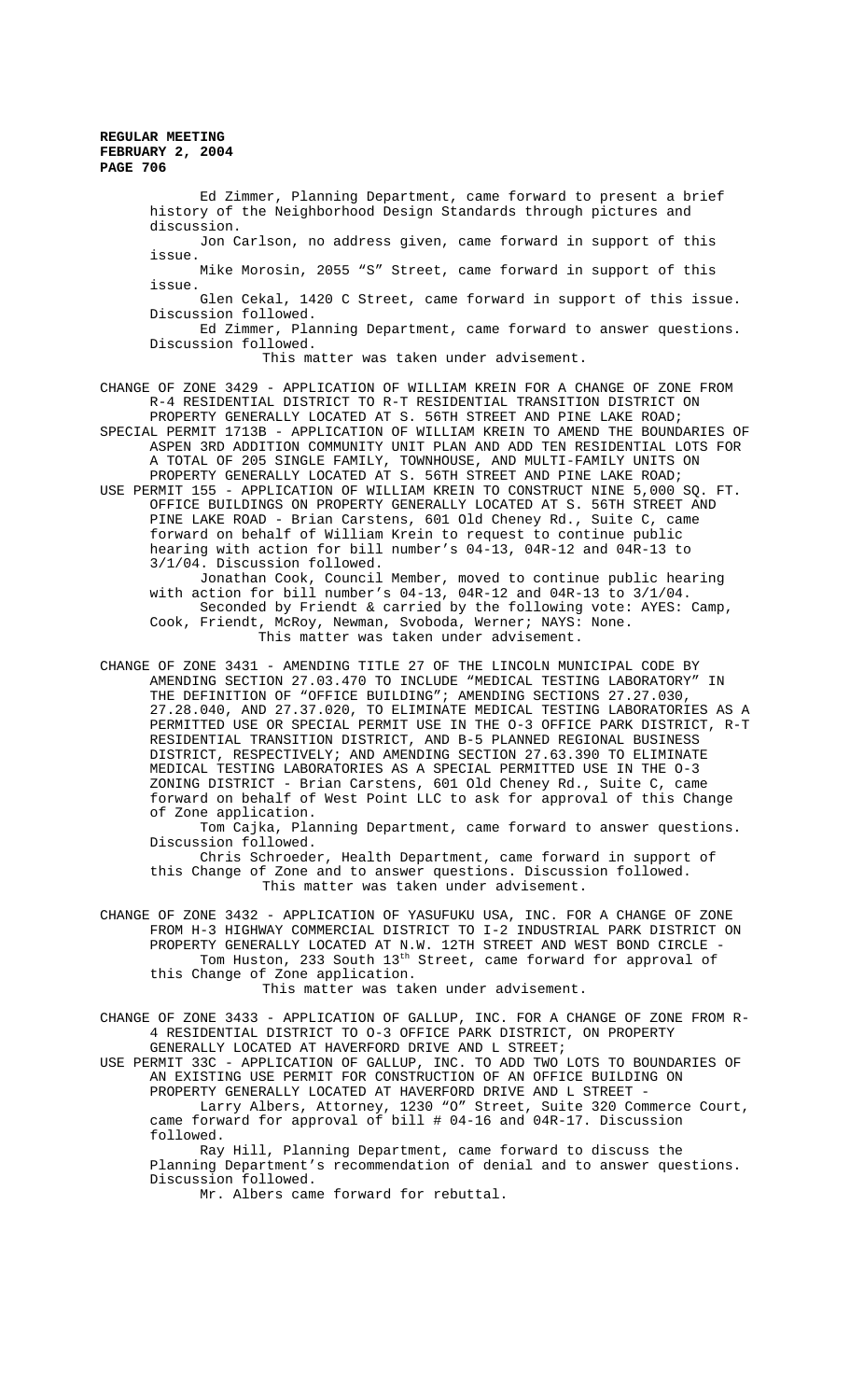WAIVER 03014 - APPROVING WAIVERS OF THE LAND SUBDIVISION REQUIREMENTS ASSOCIATED WITH SPILKERS 4TH ADDITION REQUIRING STREET IMPROVEMENTS ON N. 33RD STREET TO MEET URBAN STANDARDS, THAT EACH LOT HAVE ACCESS AND FRONTAGE TO A PUBLIC OR PRIVATE ROAD, CONSTRUCTION OF A PUBLIC WATER DISTRIBUTION SYSTEM, AND CONSTRUCTION OF A PUBLIC SANITARY SEWER SYSTEM, ON PROPERTY GENERALLY LOCATED AT N. 33RD STREET AND GLADSTONE STREET -Bill Frost, Chief Engineer, KLIN, 4343 "O" Street, came forward for approval on this wavier application. Discussion followed. Don Spilker, 1201 Fletcher Avenue, came forward for approval. Ray Hill, Planning Department, came forward to ask for a motion to amend this resolution and to answer questions. Discussion followed. Mr. Frost came forward for rebuttal. This matter was taken under advisement.

SPECIAL PERMIT 1598A - APPLICATION OF NORTHERN LIGHTS LLC AND CLAYTON YEUTTER TRUST TO AMEND NORTHERN LIGHTS COMMUNITY UNIT PLAN TO CHANGE THE APPROVED MULTI-FAMILY UNITS TO TOWNHOUSE UNITS, TO WAIVE THE REQUIREMENT TO SUBMIT A PRELIMINARY PLAT AND TO WAIVE LAND SUBDIVISION AND ZONING ORDINANCE REQUIREMENTS REGARDING DRIVE PLATFORM STANDARDS, LOT DEPTH TO WIDTH RATIO, FRONT YARD SETBACK, BLOCK LENGTH, TURNAROUND RADIUS, AND LANDSCAPE SCREEN, ON PROPERTY GENERALLY LOCATED AT N. 84TH AND HOLDREGE STREETS - Brian Carstens, 601 Old Cheney Road, Suite C, came forward for approval of this special permit. Discussion followed. This matter was taken under advisement.

AUTHORIZING AN AGREEMENT BETWEEN THE CITY AND MIDLAND RECYCLING FOR GOVERNMENT BUILDING AND SPECIAL EVENT RECYCLING SERVICES - Nicole Fleck-Tooze, Public Works & Utilities Special Projects Administrator, came forward to answer questions. Discussion followed.

Glenn Cekal, 1420 C Street, came forward to discuss his concerns if approved.

Gene Hanlon, Public Works & Utilities Recycling Coordinator, came forward to answer questions. Discussion followed. This matter was taken under advisement.

AUTHORIZING THE CITY OF LINCOLN, COUNTY OF LANCASTER, AND THE LINCOLN-LANCASTER COUNTY PUBLIC BUILDING COMMISSION INDIVIDUALLY OR JOINTLY TO BEGIN THE PROCESS OF A REQUEST FOR PROPOSALS TO ASCERTAIN THE COST OF AN EXPANSION OF THE HEALTH DEPARTMENT, AT 3140 N STREET, INCLUDING AN EAST PARKING LOT, A FULL THIRD-FLOOR SHELL, U-TURN CAPABILITIES ON 33RD AND O STREET, AND RESTRUCTURING THE SOUTH PARKING LOTS - Dr. Ed Schneider, President of the Lancaster County Board of Health, came forward in approval and to state that the Board approves the expansion of the Lincoln-Lancaster County Health Department.

Bob Shultz, 4701 Mohawk Circle, came forward in favor of the Health Department's plan and expressed his concerns. Discussion followed.

Bob Ripely, Current Chair of Parks and Recreation Advisory Committee, 3022 William Street, came forward in opposition and expressed his concerns. Discussion followed.

Lynn Johnson, Director of Parks and Recreation, came forward to answer questions. Discussion followed.

Glen Cekal, 1420 C Street, came forward to discuss his concerns with this issue.

Mike Morosin, 2055 "S" Street, came forward to discuss his concerns with this issue.

Judy Halstead, Lincoln-Lancaster County Health Department, came forward to address some issues regarding this matter.

Don Killeen, Property Management Building Administrator, came forward to answer questions. Discussion followed.

John Kay, Sinclair Hille, 700 "Q" Street, came forward to answer questions. Discussion followed.

Dana Roper, City Attorney, came forward for answer questions. Discussion followed.

This matter was taken under advisement.

ACCEPTING THE REPORT OF NEW AND PENDING CLAIMS AGAINST THE CITY AND APPROVING DISPOSITION OF CLAIMS SET FORTH THEREIN FOR THE PERIOD OF JANUARY 1 - 15, 2004 - Marjorie Shriver, 700 Glen Arbor Circle, came forward for approval and to explain her claim. Discussion followed.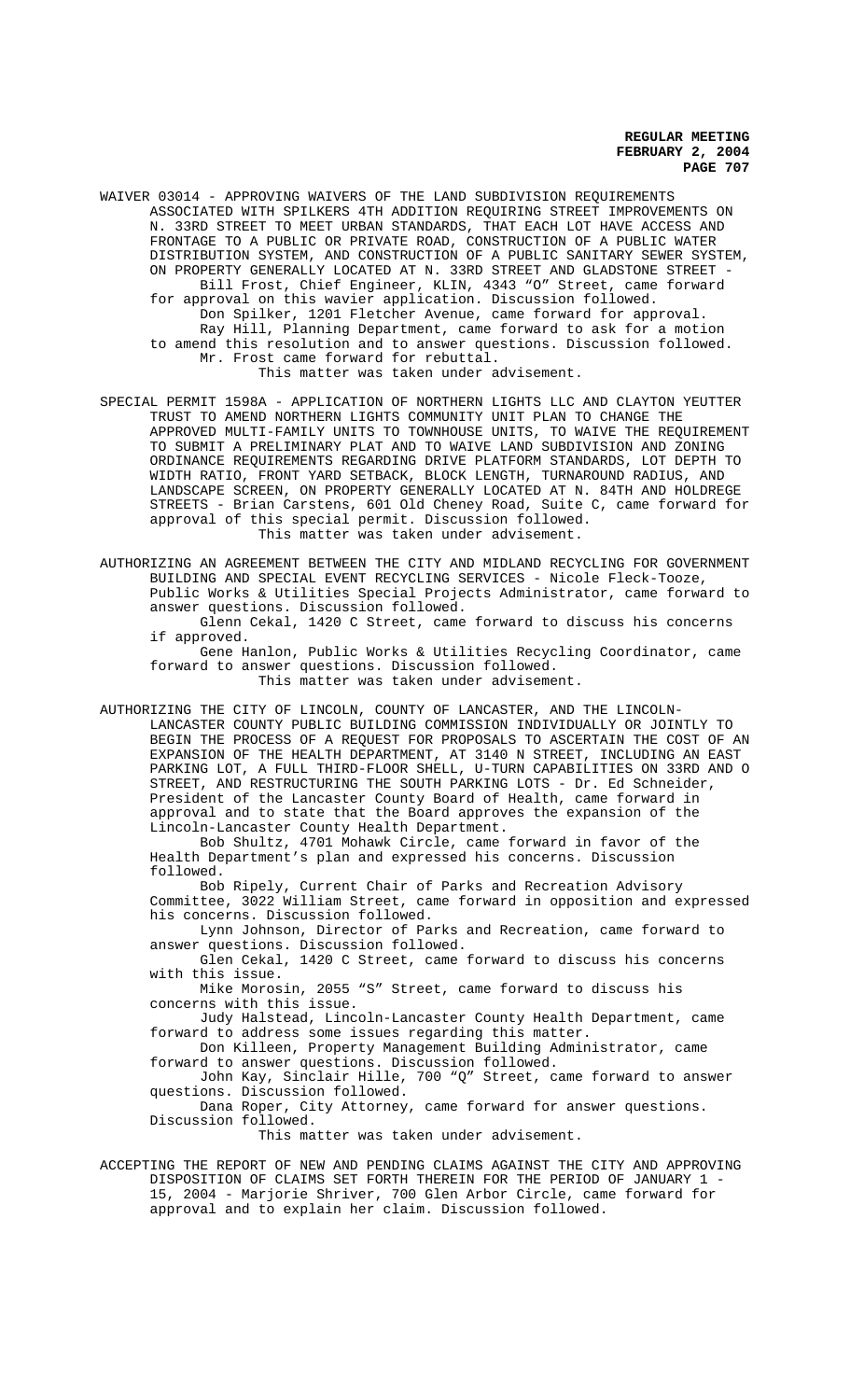Dana Roper, City Attorney, came forward to help explain this claim and to answer questions. Discussion followed. Russ Fosler, Lincoln Police Department Investigator, came forward to help explain how the process works with credit card victims. Discussion followed. Juanita Williamson, 5120 Woodland Avenue, came forward for approval of her claim. Discussion followed. Dana Roper, City Attorney, came forward to help explain this claim. Discussion followed. This matter was taken under advisement.

APPROVING A CONTRACT BETWEEN THE CITY AND ALLTEL FOR ACQUISITION OF PLANT EQUIPMENT FOR THE 911 COMMUNICATIONS CENTER - Julie Righter, Manager of 911 Communications Center, came forward for approval. Discussion followed.

This matter was taken under advisement.

# **TOOK BREAK 4:56 P.M. RECONVENED 5:13 P.M.**

#### **MISCELLANEOUS BUSINESS**

Michael Morosin, 2055 S Street, came forward to discuss the issue of snow removal of lots that aren't getting shoveled in his neighborhood.

Glenn Cekal, 1420 C Street, also came forward to discuss the issue of snow removal.

**\*\* END OF PUBLIC HEARING \*\***

# **COUNCIL ACTION**

#### **LIQUOR RESOLUTIONS**

MANAGER APPLICATION OF CARROLL R. BURNS FOR EAGLES FRAT ORDER 147 AT 500 W. INDUSTRIAL LAKE DRIVE - CLERK read the following resolution, introduced by Glenn Friendt, who moved its adoption:

A-82559 WHEREAS, Eagles Frat Order 147 located at 500 W. Industrial Lake Drive, Lincoln, Nebraska has been approved for a Retail Class "C" liquor license, and now requests that Carroll R. Burns be named manager;

WHEREAS, Carroll R. Burns appears to be a fit and proper person to manage said business.

NOW, THEREFORE, BE IT RESOLVED by the City Council of the City of Lincoln, Nebraska:

That after hearing duly had as required by law, consideration of the facts of this application, the Nebraska Liquor Control Act, and the pertinent City ordinances, the City Council recommends that Carroll R.<br>Burns be approved as manager of this business for said licensee. The Burns be approved as manager of this business for said licensee. City Clerk is directed to transmit a copy of this resolution to the Nebraska Liquor Control Commission.

Introduced by Glenn Friendt Seconded by Svoboda & carried by the following vote: AYES: Camp, Cook, Friendt, McRoy, Newman, Svoboda, Werner; NAYS: None.

APPLICATION OF FAST BREAK, INC. DBA FAST BREAK #1 FOR A CLASS B (BEER OFF-SALE) LIQUOR LICENSE AT 4801 RANDOLPH STREET - CLERK read the following resolution, introduced by Glenn Friendt, who moved its adoption:<br>A-82560 BE IT RESOLVED by the City Council of the City of Li BE IT RESOLVED by the City Council of the City of Lincoln, Nebraska:

That after hearing duly had as required by law, consideration of the facts of this application, the Nebraska Liquor Control Act, and the pertinent City ordinances, the City Council recommends that the application of Fast Break, Inc. dba "Fast Break #1" for a Class "B" liquor license at 4801 Randolph Street, Lincoln, Nebraska, for the license period ending April 30, 2004, be approved with the condition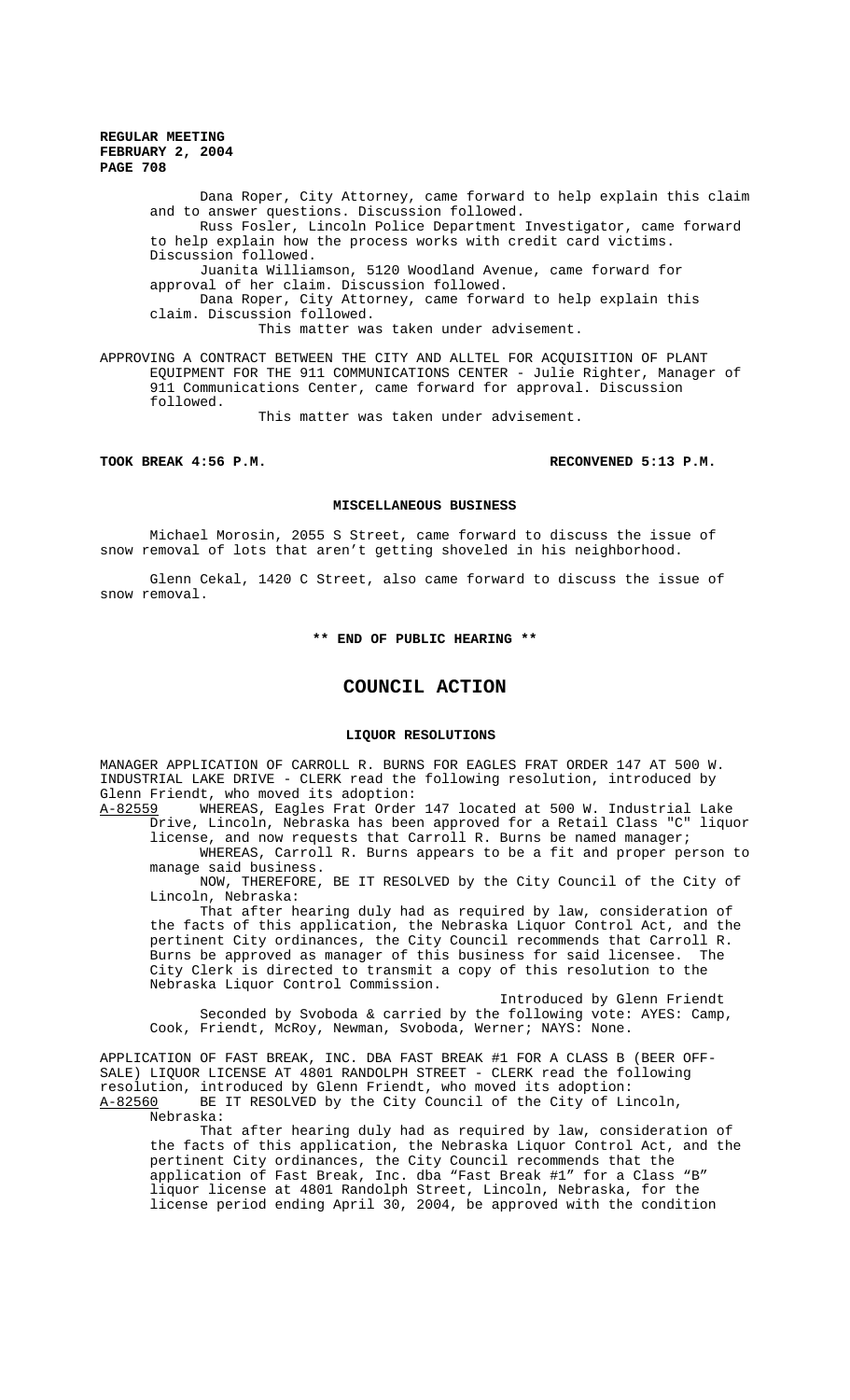that the premise complies in every respect with all city and state regulations. The City Clerk is directed to transmit a copy of this resolution to the Nebraska Liquor Control Commission.

Introduced by Glenn Friendt Seconded by Svoboda & carried by the following vote: AYES: Camp, Cook, Friendt, McRoy, Newman, Svoboda, Werner; NAYS: None.

MANAGER APPLICATION OF RONALD E. FRENCH FOR FAST BREAK, INC. DBA FAST BREAK #1 AT 4801 RANDOLPH STREET - CLERK read the following resolution, introduced by Glenn Friendt, who moved its adoption:<br><u>A-82561</u> WHEREAS, Fast Break, Inc.

WHEREAS, Fast Break, Inc. dba "Fast Break #1" located at 4801 Randolph Street, Lincoln, Nebraska has been approved for a Retail Class "B" liquor license, and now requests that Ronald E. French be named manager;

WHEREAS, Ronald E. French appears to be a fit and proper person to manage said business.

NOW, THEREFORE, BE IT RESOLVED by the City Council of the City of Lincoln, Nebraska:

That after hearing duly had as required by law, consideration of the facts of this application, the Nebraska Liquor Control Act, and the pertinent City ordinances, the City Council recommends that Ronald E.<br>French be approved as manager of this business for said licensee. The French be approved as manager of this business for said licensee. City Clerk is directed to transmit a copy of this resolution to the Nebraska Liquor Control Commission.

Introduced by Glenn Friendt Seconded by Svoboda & carried by the following vote: AYES: Camp, Cook, Friendt, McRoy, Newman, Svoboda, Werner; NAYS: None.

APPLICATION OF ERNIE'S FB, LLC DBA ERNIE'S FAST BREAK FOR A CLASS B (BEER OFF-SALE) LIQUOR LICENSE AT 7000 O STREET - CLERK read the following resolution, introduced by Glenn Friendt, who moved its adoption: A-82562 BE IT RESOLVED by the City Council of the City of Lincoln, Nebraska:

That after hearing duly had as required by law, consideration of the facts of this application, the Nebraska Liquor Control Act, and the pertinent City ordinances, the City Council recommends that the application of Ernie's FB, LLC dba "Ernie's Fast Break" for a Class "B" liquor license at 7000 O Street, Lincoln, Nebraska, for the license period ending April 30, 2004, be approved with the condition that the premise complies in every respect with all city and state regulations. The City Clerk is directed to transmit a copy of this resolution to the Nebraska Liquor Control Commission.

Introduced by Glenn Friendt Seconded by Svoboda & carried by the following vote: AYES: Camp, Cook, Friendt, McRoy, Newman, Svoboda, Werner; NAYS: None.

MANAGER APPLICATION OF EARNEST E. SHIPE FOR ERNIE'S FB, LLC DBA ERNIE'S FAST BREAK AT 7000 O STREET - CLERK read the following resolution, introduced by Glenn Friendt, who moved its adoption:<br>A-82563 WHEREAS, Ernie's FB, LLC d

WHEREAS, Ernie's FB, LLC dba "Ernie's Fast Break" located at 7000 O Street, Lincoln, Nebraska has been approved for a Retail Class "B"

liquor license, and now requests that Earnest E. Shipe be named manager; WHEREAS, Earnest E. Shipe appears to be a fit and proper person to manage said business.

NOW, THEREFORE, BE IT RESOLVED by the City Council of the City of Lincoln, Nebraska:

That after hearing duly had as required by law, consideration of the facts of this application, the Nebraska Liquor Control Act, and the pertinent City ordinances, the City Council recommends that Earnest E. Shipe be approved as manager of this business for said licensee. The City Clerk is directed to transmit a copy of this resolution to the Nebraska Liquor Control Commission.

Introduced by Glenn Friendt Seconded by Svoboda & carried by the following vote: AYES: Camp, Cook, Friendt, McRoy, Newman, Svoboda, Werner; NAYS: None.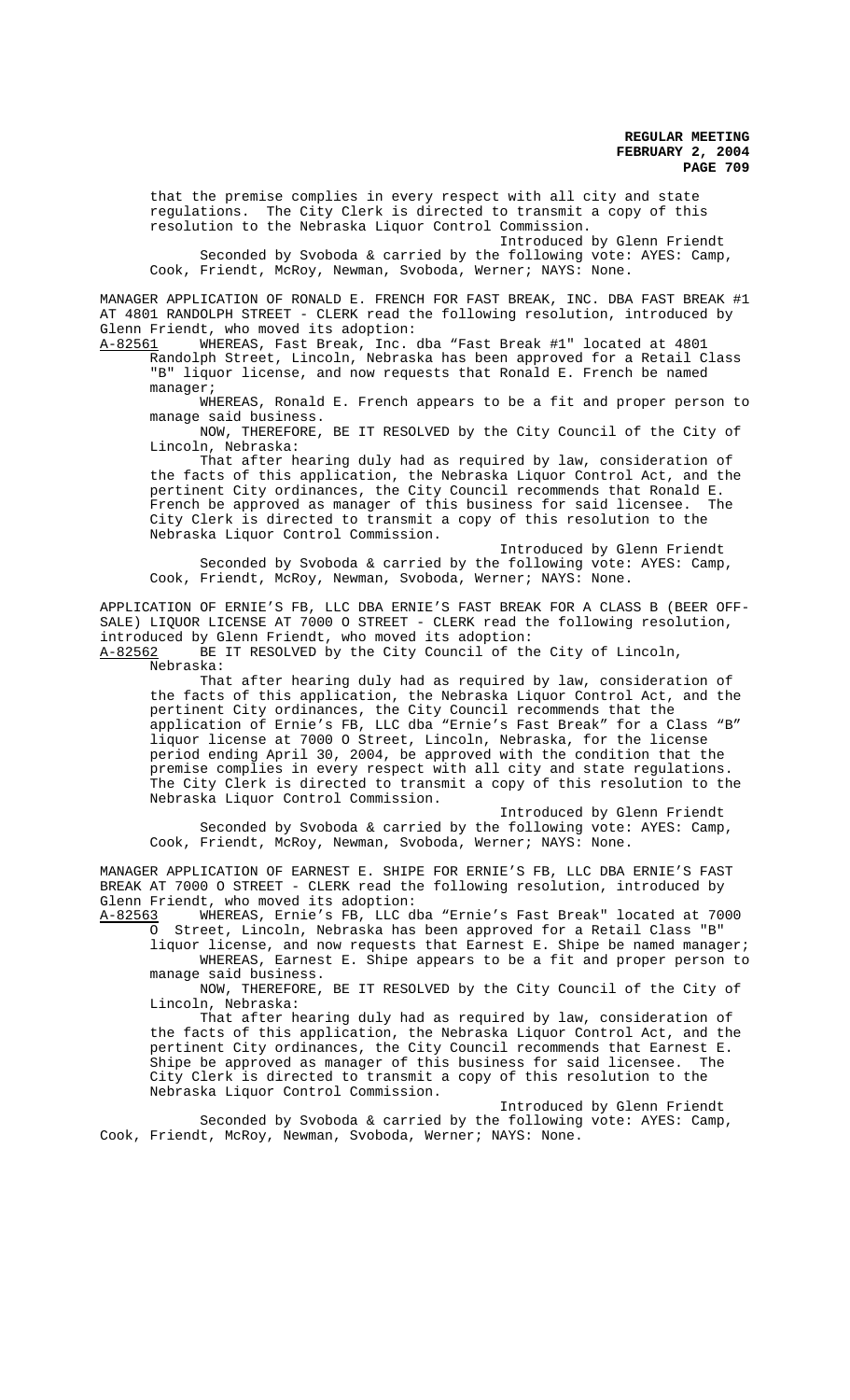#### **ORDINANCES - 2ND READING**

CHANGE OF ZONE 3428 - AMENDING TITLE 27 OF THE LINCOLN MUNICIPAL CODE BY ADDING NEW SECTIONS 27.11.090, 27.13.090, AND 27.15.090 TO REQUIRE APPLICATIONS FOR BUILDING PERMITS FOR NEW CONSTRUCTION OF PRINCIPAL BUILDINGS ON PROPERTY LOCATED WITHIN THE R-1, R-2, AND R-3 RESIDENTIAL DISTRICTS, RESPECTIVELY, AND LOCATED WITHIN THE CITY LIMITS AS OF DECEMBER 31, 1949, TO COMPLY WITH THE NEIGHBORHOOD DESIGN STANDARDS; AMENDING SECTIONS 27.17.090, 27.19.090, 27.21.090, 27.23.090, AND 27.24.090 TO PROVIDE THAT THE NEIGHBORHOOD DESIGN STANDARDS SHALL APPLY TO APPLICATIONS FOR BUILDING PERMITS FOR NEW CONSTRUCTION OF PRINCIPAL BUILDINGS ON PROPERTY LOCATED WITHIN THE R-4, R-5, R-6, R-7, AND R-8 RESIDENTIAL DISTRICTS, RESPECTIVELY, AND LOCATED WITHIN THE CITY LIMITS AS OF DECEMBER 31, 1949 (In connection w/04R-11)- PRIOR to reading:<br>WERNER Moved to delay action on bill #04-12 to 2/23/04.

Moved to delay action on bill  $#04-12$  to  $2/23/04$ . Seconded by Friendt & carried by the following vote: AYES: Camp, Cook, Friendt, McRoy, Newman, Svoboda, Werner; NAYS: None.

CLERK Read an ordinance, introduced by Ken Svoboda, amending Title 27 of the Lincoln Municipal Code by adding new Sections 27.11.090, 27.13.090, and 27.15.090 to require applications for building permits for new construction of principal buildings on property located within the R-1, R-2, and R-3 Residential Districts, respectively, and located within the City limits as of December 31, 1949, to comply with the Neighborhood Design Standards; amending Sections 27.17.090, 27.19.090, 27.21.090, 27.23.090, and 27.24.090 to provide that the Neighborhood Design Standards shall apply to applications for building permits for new construction of principal buildings on property located within the R-4, R-5, R-6, R-7, and R-8 Residential Districts, respectively, and located within the City limits as of December 31, 1949, the second time.

CHANGE OF ZONE 3429 - APPLICATION OF WILLIAM KREIN FOR A CHANGE OF ZONE FROM R-4 RESIDENTIAL DISTRICT TO R-T RESIDENTIAL TRANSITION DISTRICT ON PROPERTY GENERALLY LOCATED AT S. 56TH STREET AND PINE LAKE ROAD(In connection  $w/04R-12 \& 04R-13$ ) - PRIOR to reading:

- COOK Moved to continue public hearing and action on bill #04-13 to 3/1/04. Seconded by Friendt & carried by the following vote: AYES: Camp, Cook, Friendt, McRoy, Newman, Svoboda, Werner; NAYS: None.
- CLERK Read an ordinance, introduced by Ken Svoboda, amending the Lincoln Zoning District maps attached to and made part of Title 27 of the Lincoln Municipal Code, as provided by Section 27.05.020 of the Lincoln Municipal Code, by changing the boundaries of the districts established and shown thereon, the second time.
- CHANGE OF ZONE 3431 AMENDING TITLE 27 OF THE LINCOLN MUNICIPAL CODE BY AMENDING SECTION 27.03.470 TO INCLUDE "MEDICAL TESTING LABORATORY" IN THE DEFINITION OF "OFFICE BUILDING"; AMENDING SECTIONS 27.27.030, 27.28.040, AND 27.37.020, TO ELIMINATE MEDICAL TESTING LABORATORIES AS A PERMITTED USE OR SPECIAL PERMIT USE IN THE O-3 OFFICE PARK DISTRICT, R-T RESIDENTIAL TRANSITION DISTRICT, AND B-5 PLANNED REGIONAL BUSINESS DISTRICT, RESPECTIVELY; AND AMENDING SECTION 27.63.390 TO ELIMINATE MEDICAL TESTING LABORATORIES AS A SPECIAL PERMITTED USE IN THE O-3 ZONING DISTRICT - CLERK read an ordinance, introduced by Ken Svoboda, amending Title 27 of the Lincoln Municipal Code by amending Section 27.03.470 to include "medical testing laboratory" in the definition of "office building"; amending Sections 27.27.030, 27.28.040, and 27.37.020, to eliminate medical testing laboratories as a permitted use or special permit use in the O-3 Office Park District, R-T Residential Transition District, and B-5 Planned Regional Business District, respectively; and amending Section 27.63.390 to eliminate medical testing laboratories as a special permitted use in the O-3 zoning district, the second time.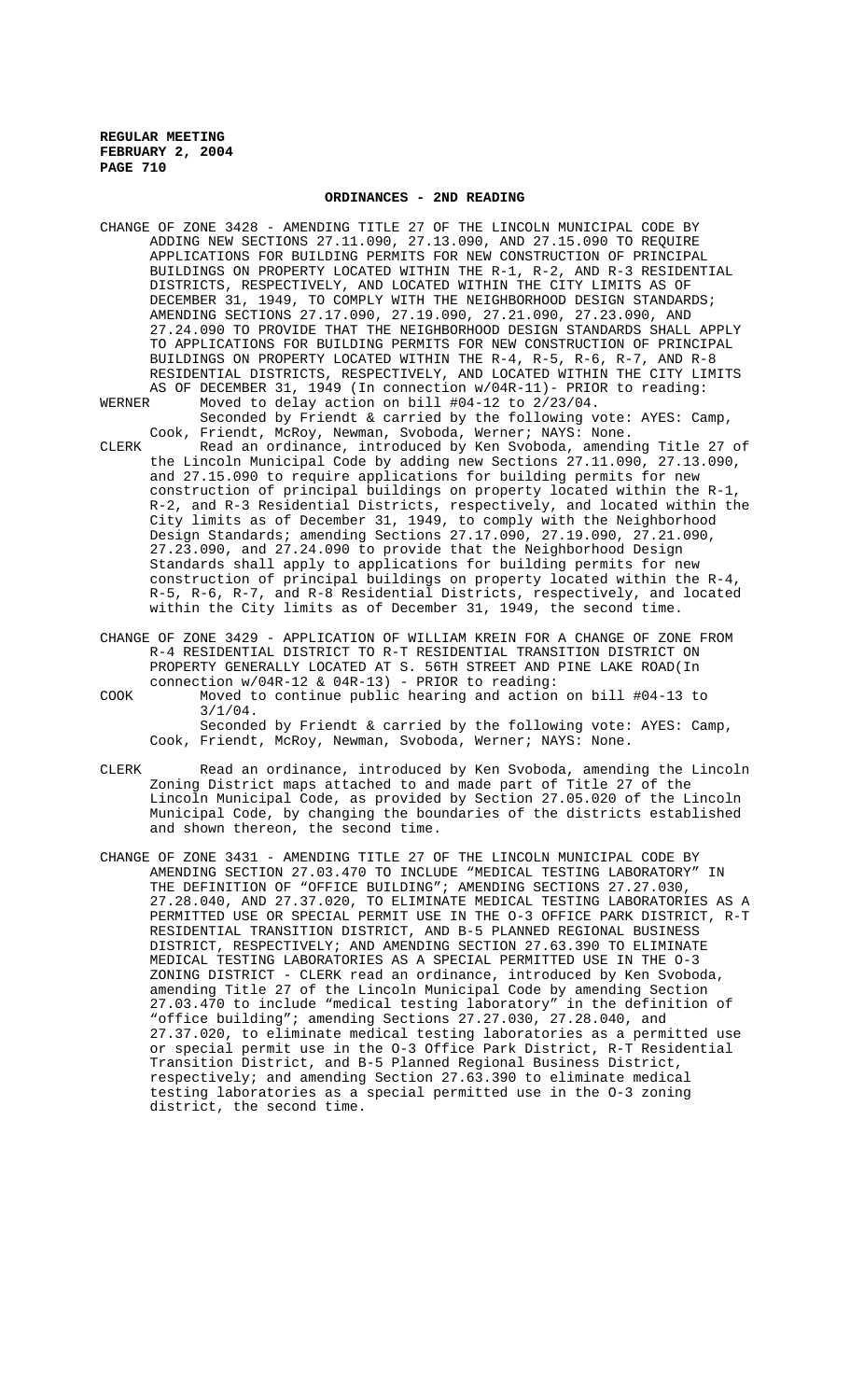- CHANGE OF ZONE 3432 APPLICATION OF YASUFUKU USA, INC. FOR A CHANGE OF ZONE FROM H-3 HIGHWAY COMMERCIAL DISTRICT TO I-2 INDUSTRIAL PARK DISTRICT ON PROPERTY GENERALLY LOCATED AT N.W. 12TH STREET AND WEST BOND CIRCLE - CLERK read an ordinance, introduced by Ken Svoboda, amending the Lincoln Zoning District Maps attached to and made a part of Title 27 of the Lincoln Municipal Code, as provided by Section 27.05.020 of the Lincoln Municipal Code, by charging the boundaries of the districts established and shown thereon, the second time.
- CHANGE OF ZONE 3433 APPLICATION OF GALLUP, INC. FOR A CHANGE OF ZONE FROM R-4 RESIDENTIAL DISTRICT TO O-3 OFFICE PARK DISTRICT, ON PROPERTY GENERALLY LOCATED AT HAVERFORD DRIVE AND L STREET (In connection w/04R-17)- CLERK read an ordinance, introduced by Ken Svoboda, amending the Lincoln Zoning District Maps attached to and made a part of Title 27 of the Lincoln Municipal Code, as provided by Section 27.05.020 of the Lincoln Municipal Code, by changing the boundaries of the districts established and shown thereon, the second time.
- ADOPTED THE SUPPLEMENTS TO THE LINCOLN MUNICIPAL CODE DATED JUNE, 2003 AND DECEMBER 2003 AS PART OF THE OFFICIAL LINCOLN MUNICIPAL CODE - CLERK read an ordinance, introduced by Ken Svoboda, adopting the supplements to the Lincoln Municipal Code dated June, 2003; and December 2003 as part of the official Lincoln Municipal Code, the second time.

#### **RESOLUTIONS**

- MISCELLANEOUS 03013 AMENDING CHAPTER 3.75 OF THE LINCOLN DESIGN STANDARDS TO BE CONSISTENT WITH THE AMENDMENT TO LINCOLN MUNICIPAL CODE TITLE 27 REQUIRING APPLICATIONS FOR BUILDING PERMITS FOR NEW CONSTRUCTION OF PRINCIPAL BUILDINGS LOCATED ON LAND WITHIN THE R-1 THROUGH R-8 RESIDENTIAL DISTRICTS TO COMPLY WITH THE NEIGHBORHOOD DESIGN STANDARDS (In connection  $w/04-12$ ) - PRIOR to reading:<br>WERNER Moved to delay action on bill #04R-11
- Moved to delay action on bill #04R-11 to 2/23/04. Seconded by Friendt & carried by the following vote: AYES: Camp, Cook, Friendt, McRoy, Newman, Svoboda, Werner; NAYS: None.
- SPECIAL PERMIT 1713B APPLICATION OF WILLIAM KREIN TO AMEND THE BOUNDARIES OF ASPEN 3RD ADDITION COMMUNITY UNIT PLAN AND ADD TEN RESIDENTIAL LOTS FOR A TOTAL OF 205 SINGLE FAMILY, TOWNHOUSE, AND MULTI-FAMILY UNITS ON PROPERTY GENERALLY LOCATED AT S. 56TH STREET AND PINE LAKE ROAD (In connection  $w/04R-13 \& 04-13$ ) - PRIOR to reading:
- COOK Moved to continue public hearing and action of bill #04R-12 to 3/1/04. Seconded by Friendt & carried by the following vote: AYES: Camp, Cook, Friendt, McRoy, Newman, Svoboda, Werner; NAYS: None.
- USE PERMIT 155 APPLICATION OF WILLIAM KREIN TO CONSTRUCT NINE 5,000 SQ. FT. OFFICE BUILDINGS ON PROPERTY GENERALLY LOCATED AT S. 56TH STREET AND PINE LAKE ROAD (In connection w/04R-12 & 04-13) - PRIOR to reading: COOK Moved to continue public hearing and action of bill #04R-13 to 3/1/04. Seconded by Friendt & carried by the following vote: AYES: Camp,
	- Cook, Friendt, McRoy, Newman, Svoboda, Werner; NAYS: None.
- WAIVER 03014 APPROVING WAIVERS OF THE LAND SUBDIVISION REQUIREMENTS ASSOCIATED WITH SPILKERS 4TH ADDITION REQUIRING STREET IMPROVEMENTS ON N. 33RD STREET TO MEET URBAN STANDARDS, THAT EACH LOT HAVE ACCESS AND FRONTAGE TO A PUBLIC OR PRIVATE ROAD, CONSTRUCTION OF A PUBLIC WATER DISTRIBUTION SYSTEM, AND CONSTRUCTION OF A PUBLIC SANITARY SEWER SYSTEM, ON PROPERTY GENERALLY LOCATED AT N. 33RD STREET AND GLADSTONE STREET - PRIOR to reading:<br>WERNER Moved to am
- Moved to amend bill #04R-14. Seconded by Cook & carried by the following vote: AYES: Camp, Cook, Friendt, McRoy, Newman, Svoboda, Werner; NAYS: None.
- CLERK Read the following resolution, introduced by Terry Werner, who moved its adoption: A-82564 WHEREAS, the Final Plat of Spilkers 4th Addition has been
	- submitted to the Planning Department for approval by the City of Lincoln; and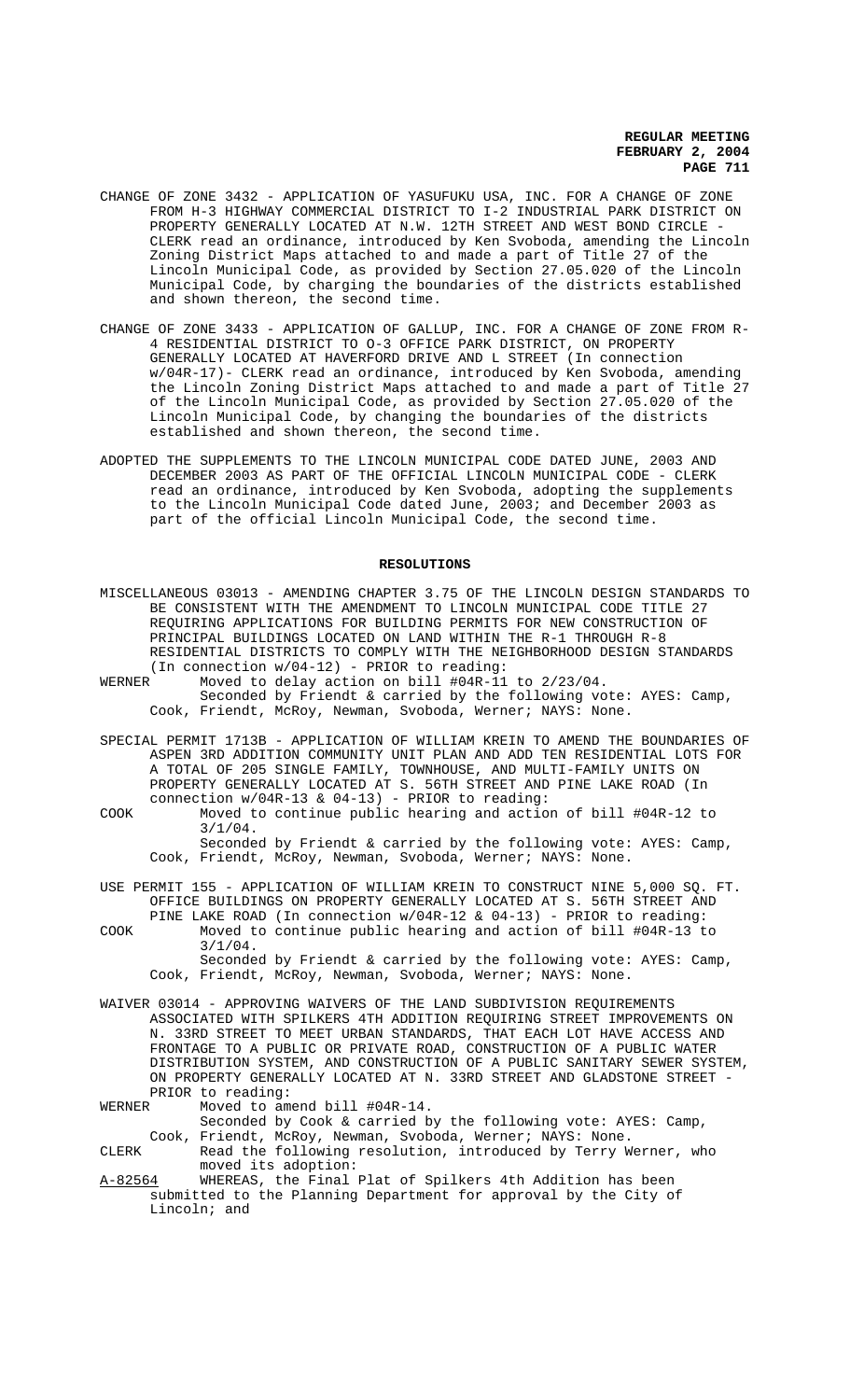> WHEREAS, the conditions of approval of said Final Plat include the requirements that the subdivider dedicate the remainder of the halfstreet of N. 33rd Street and improve N. 33rd Street to urban standards, that each lot have access and frontage to a public or private road, and that a public water system and a public sanitary sewer system be installed within said Final Plat; and

WHEREAS, applicant has requested a modification to waive said requirements pursuant to § 26.31.010 of the Lincoln Municipal Code; and WHEREAS, the Planning Commission has reviewed said request and

has made recommendations thereon; and

WHEREAS, the City Council finds that the strict application of all requirements would result in actual difficulties or substantial hardship or injustice to the property owner.

NOW, THEREFORE, BE IT RESOLVED by the City of Lincoln, Nebraska: That requrested waivers of the following conditions of approval for the

Final Plat of Spilkers 4th Addition are hereby approved:<br>1. The requirement of Section 26.23.140(g) that The requirement of Section  $26.23.140(g)$  that every lot shall have frontage and access to a public or private street.

2. The requirement of Section 26.27.010 that all streets abutting a new subdivision shall be paved with curb and gutter is waived for N. 33rd Street.<br>3. The req

The requirement of Section 26.27.020 that sidewalks be constructed on the side of the street abutting the subdivision is waived along N. 33rd Street.<br>4. The requi

The requirement of Section 26.27.030 that a water distribution system be constructed in conformance with the water main design standards.

5. The requirement of Section 26.27.040 that a wastewater collection system be constructed in accordance with the design

standards.<br>6. That nothing herein shall be construed to preclude the City Council from ordering the construction of improvements within this subdivision at any time in the future upon proper notice to the owners, their successors or assigns. All other conditions for approval of the Final Plat of Spilkers 4th

shall remain in full force and effect.

Introduced by Terry Werner Seconded by Svoboda & carried by the following vote: AYES: Cook, Friendt, McRoy, Newman, Werner; NAYS: Camp, Svoboda.

SPECIAL PERMIT 1598A - APPLICATION OF NORTHERN LIGHTS LLC AND CLAYTON YEUTTER TRUST TO AMEND NORTHERN LIGHTS COMMUNITY UNIT PLAN TO CHANGE THE APPROVED MULTI-FAMILY UNITS TO TOWNHOUSE UNITS, TO WAIVE THE REQUIREMENT TO SUBMIT A PRELIMINARY PLAT AND TO WAIVE LAND SUBDIVISION AND ZONING ORDINANCE REQUIREMENTS REGARDING DRIVE PLATFORM STANDARDS, LOT DEPTH TO WIDTH RATIO, FRONT YARD SETBACK, BLOCK LENGTH, TURNAROUND RADIUS, AND LANDSCAPE SCREEN, ON PROPERTY GENERALLY LOCATED AT N. 84TH AND HOLDREGE STREETS – CLERK read the following resolution, introduced by Terry Werner, who moved its adoption:<br>A-82565 WHEREAS, Northern Lights

WHEREAS, Northern Lights L.L.C. and Clayton K. Yeutter Trust have submitted an application designated as Special Permit No. 1598A for authority to amend the Northern Lights Community Unit Plan to change the approved multi-family units to townhouse units, and to waive the requirement to submit a preliminary plat, to waive drive platform standards, to increase lot depth to width ratio, to reduce the front yard setback from 20' to 5', to increase block length, to revise the turnaround radius of N. 81st Court, N. 81st Place and N. 82nd Place, and to waive the required landscape screen on property generally located at N. 84th and Holdrege Streets, and legally described to wit:

Lots 1-3, Northern Lights 2nd Addition, Lincoln,

Lancaster County, Nebraska;

WHEREAS, the real property adjacent to the area included within the site plan for this community unit plan will not be adversely affected; and

WHEREAS, said site plan together with the terms and conditions hereinafter set forth are consistent with the intent and purpose of Title 27 of the Lincoln Municipal Code to promote the public health, safety, and general welfare.

NOW, THEREFORE, BE IT RESOLVED by the City Council of the City of Lincoln, Nebraska: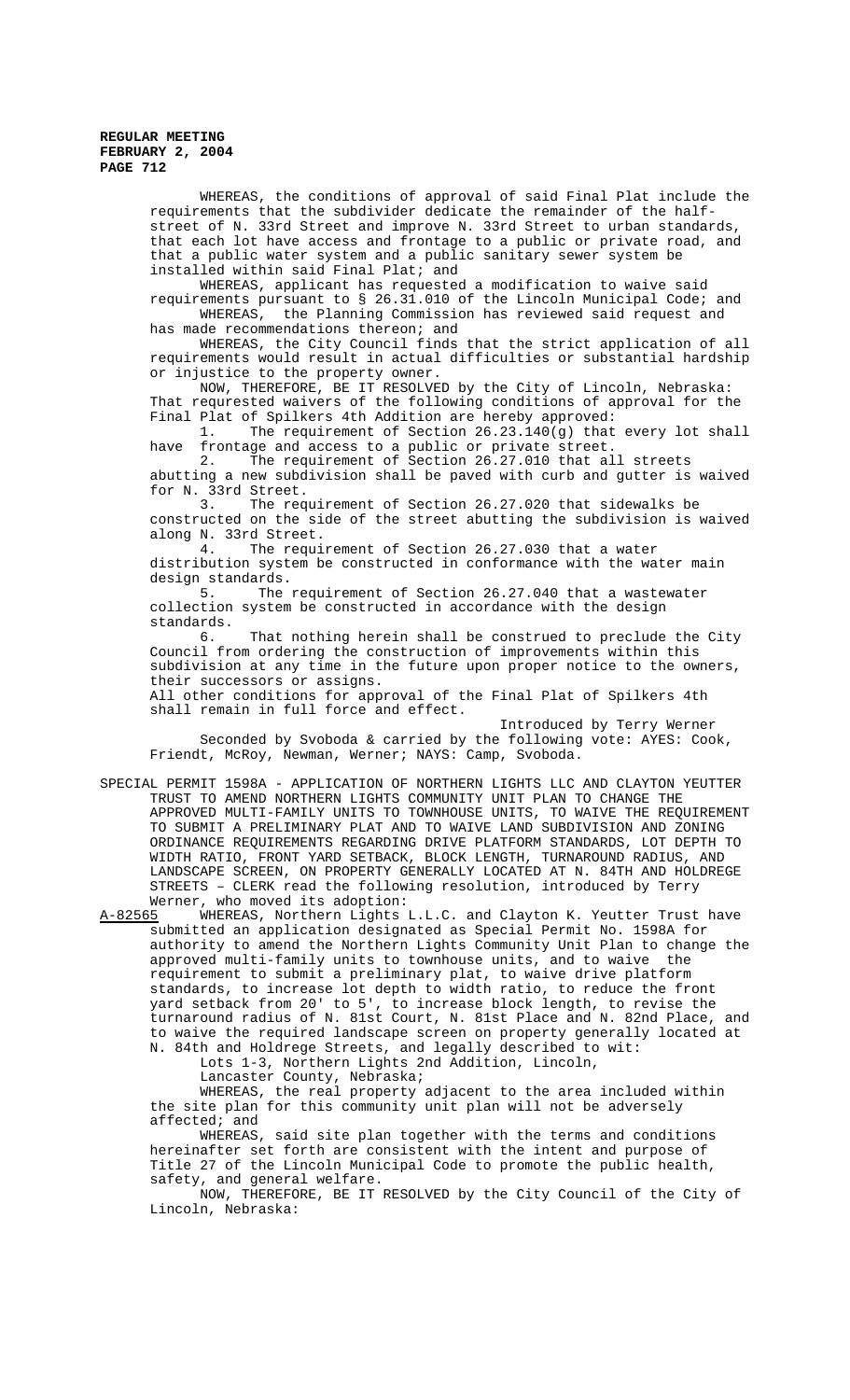That the application of Northern Lights L.L.C. and Clayton K. Yeutter Trust, hereinafter referred to as "Permittee", to develop Northern Lights Community Unit Plan for 360 dwelling units on the property legally described above, be and the same is hereby granted under the provisions of Section 27.63.320 and Chapter 27.65 of the Lincoln Municipal Code upon condition that construction and operation of said community unit plan be in strict compliance with said application, the site plan, and the following additional express terms, conditions, and requirements:<br>1. This

This permit approves 360 dwelling units, 156 shown on the site plan with 204 unassigned units, and the following variances to the Land Subdivision Ordinance and Design Standards:

a. A waiver of the drive platform standards.<br>b. A waiver of the 3 to 1 lot depth to width

A waiver of the 3 to  $1$  lot depth to width ratio as shown on the site plan.

- c. A reduction of the required front yard setback from 20' to 5' as shown on the site plan.
- d. An increase over the 1320 foot maximum block length as shown on the site plan.
- e. A reduction in the required turnaround radius of N. 81st Place and N. 82nd Place from 43.5 feet to 30 feet.
- f. Landscape screening, except that in the event the grade on the property to the east is decreased, screening in conformance with the design standards shall be provided by the Permittee.

2. The requirement that the Permittee submit a preliminary plat is waived, except that this waiver of the preliminary plat shall only be effective for a period of ten years from the date of the this approval, and shall be of no force or effect thereafter. If any final plat on all or a portion of the approved community unit plan is submitted five years or more after the effective date of the community unit plan, the City may require that a new community unit plan be submitted, pursuant to all the provisions of Section 26.31.015. A new community unit plan may be required if the subdivision ordinance, the design standards, or the required improvements have been amended by the city; and as a result, the community unit plan as originally approved does not comply with the amended rules and regulations.<br>Before receiving b

Before receiving building permits:

- a. The Permittee must submit an acceptable, revised and reproducible final plan including seven copies.
- b. The construction plans must conform to the approved plans.
- c. Final plats within this community unit plan must be approved by the Planning Director.
- 4. Final Plats will be approved by the Planning Director after: The Permittee has completed or posted a surety to guarantee the completion of the public streets, private roadway improvements, sidewalks, sanitary sewer system, water system, drainage facilities, land preparation and grading, sediment and erosions control measures, storm water detention/retention facilities, drainage way improvements, street lights, landscaping screens, street trees, temporary turnaround and barricades, and street name signs.
	- b. The Permittee has signed an agreement that binds the subdivider, its successors and assigns:
		- i. To submit to the Director of Public Works a plan showing proposed measures to control sedimentation and erosion and the proposed method to temporarily stabilize all graded land for approval.
		- ii. To complete the private improvements shown on the Community Unit Plan.
		- iii. To maintain the outlots and private improvements on a permanent and continuous basis. However, the Permittee may be relieved and discharged of this maintenance obligation upon creating in writing a permanent and continuous association of property owners who would be responsible for said permanent and continuous maintenance. The Permittee shall not be relieved of such maintenance obligation until the document or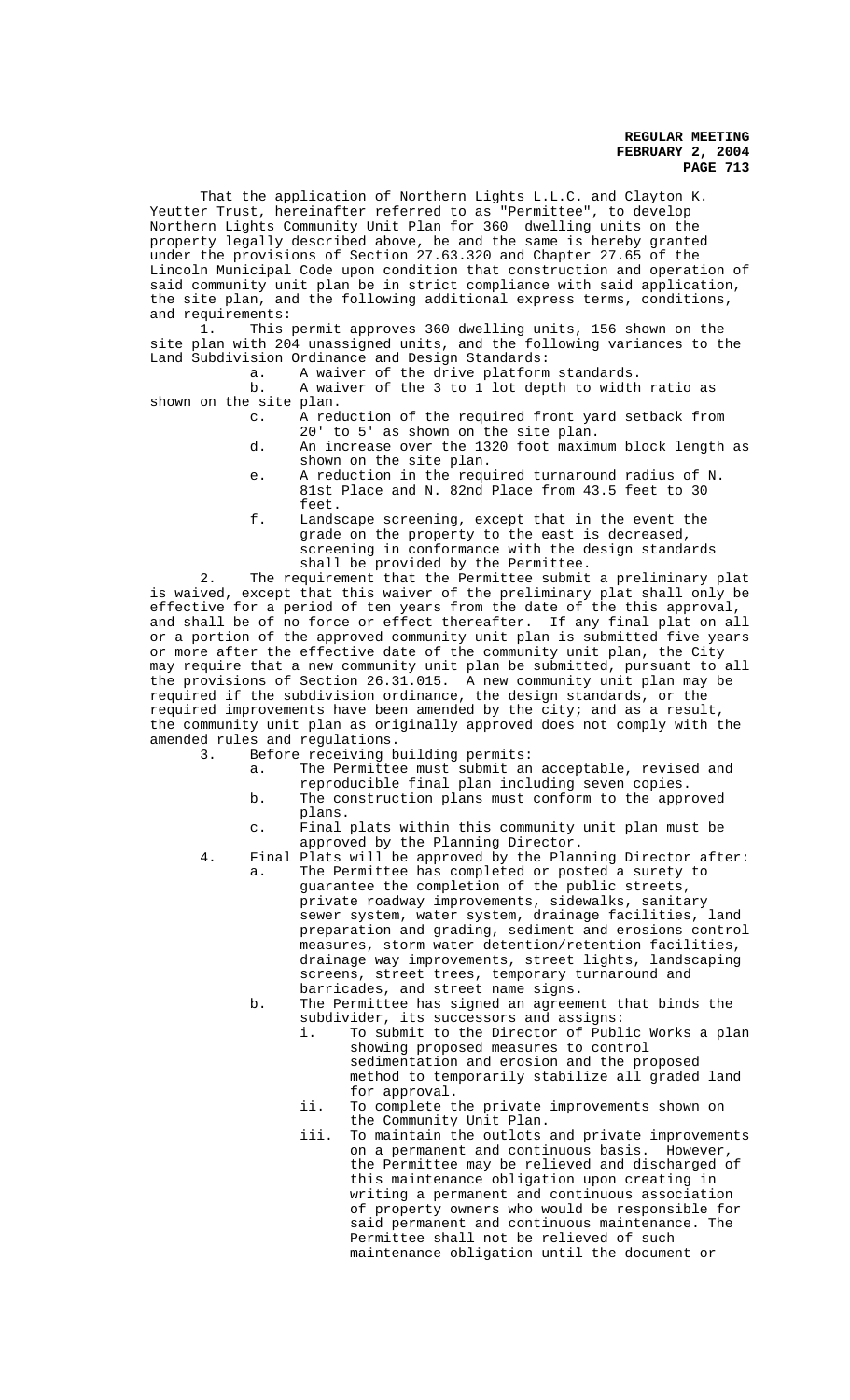documents creating said property owners association have been reviewed and approved by the City Attorney and filed of record with the Register of Deeds.

- iv. To continuously and regularly maintain the street trees along the private roadways and landscape screens.
- v. To submit to the lot buyers and home builders a copy of the soil analysis.
- vi. To pay all improvement costs.<br>vii. To comply with the provisions
- To comply with the provisions of the Land Preparation and Grading requirements of the Land Subdivision Ordinance.
- viii. To protect the trees that are indicated to remain during construction and development.
- ix. To properly and continuously maintain and supervise the private facilities which have common use or benefit, and to recognize that there may be additional maintenance issues or costs associated with providing for the proper functioning of storm water detention/retention facilities as they were designed and constructed within the development, and that these are the responsibility of the land owner.

x. To relinquish the right of direct vehicular access to Holdrege Street except as shown.

5. Before occupying the dwelling units all development and construction must be completed in conformance with the approved plans. 6. All privately-owned improvements must be permanently maintained by the Permittee or an appropriately established homeowners association approved by the City Attorney.

7. The site plan approved by this permit shall be the basis for all interpretations of setbacks, yards, locations of buildings, location

of parking and circulation elements, and similar matters.<br>8. The terms, conditions, and requirements of the The terms, conditions, and requirements of this resolution shall be binding and obligatory upon the Permittee, its successors, and assigns. The building official shall report violations to the City Council which may revoke the special permit or take such other action as may be necessary to gain compliance.

9. The Permittee shall sign and return the City's letter of acceptance to the City Clerk within 30 days following approval of the special permit, provided, however, said 30-day period may be extended up to six months by administrative amendment. The City Clerk shall file a copy of the resolution approving the special permit and the letter of acceptance with the Register of Deeds, filing fees therefor to be paid in advance by the Permittee.

10. The site plan approved with this resolution voids and supersedes all previously approved site plans, however all resolutions approving previous permits remain in force unless specifically amended by this resolution.

Introduced by Terry Werner Seconded by Friendt & carried by the following vote: AYES: Camp, Cook, Friendt, McRoy, Newman, Svoboda, Werner; NAYS: None.

AUTHORIZING AN AGREEMENT BETWEEN THE CITY AND MIDLAND RECYCLING FOR GOVERNMENT BUILDING AND SPECIAL EVENT RECYCLING SERVICES – CLERK read the following resolution, introduced by Terry Werner, who moved its adoption:

A-82566 WHEREAS, the City of Lincoln has solicited proposals for collection and recycling services of office paper products at various

facilities operated by the City; and WHEREAS, Midland Recycling has been determined to be the low responsible proposal submitted for the collection and recycling services of office paper products from various facilities operated by the City for a contract term of January 1, 2004 through December 31, 2007; and

WHEREAS, Article VII, Section 3 of the Charter of the City of Lincoln requires Council approval by resolution of any contract involving appropriations of more than one year.

NOW, THEREFORE, BE IT RESOLVED by the City Council of the City of Lincoln, Nebraska:

That the contract with Midland Recycling for collection and recycling services of office paper products at various facilities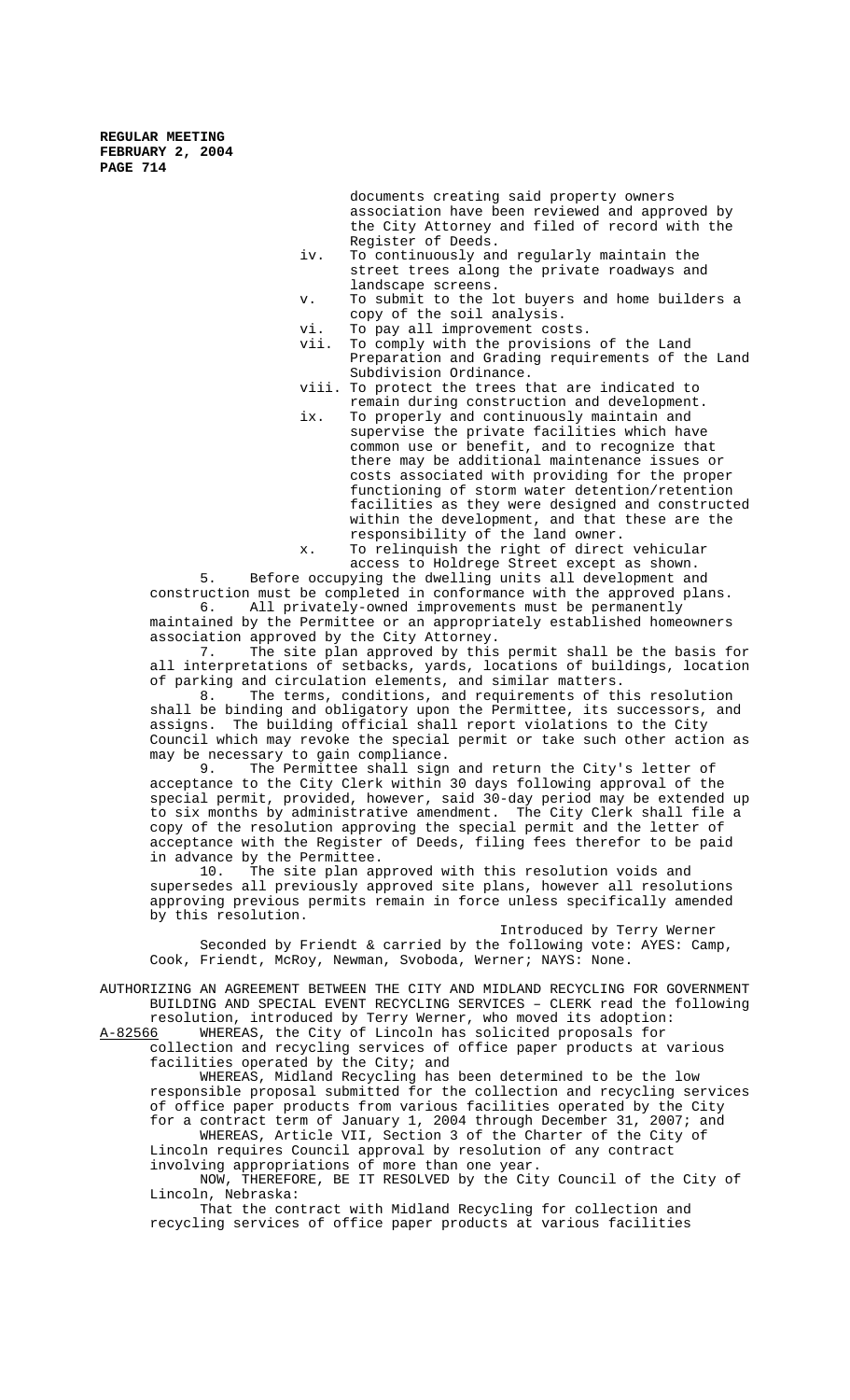operated by the City of Lincoln upon the terms and conditions as outlined in said contract which is attached hereto, marked as Attachment "A", is hereby approved and the Mayor is authorized to execute the same on behalf of the City of Lincoln.

BE IT FURTHER RESOLVED that the City Clerk is hereby directed to return one fully executed copy of this resolution and contract to Gene Hanlon, Recycling Coordinator for transmittal to Midland Recycling. Introduced by Terry Werner Seconded by Friendt & carried by the following vote: AYES: Camp,

Cook, Friendt, McRoy, Newman, Svoboda, Werner; NAYS: None.

#### USE PERMIT 33C - APPLICATION OF GALLUP, INC. TO ADD TWO LOTS TO BOUNDARIES OF AN EXISTING USE PERMIT FOR CONSTRUCTION OF AN OFFICE BUILDING ON PROPERTY GENERALLY LOCATED AT HAVERFORD DRIVE AND L STREET (In connection w/04-16) - PRIOR to reading:

WERNER Moved to delay action of bill #04R-17 to 2/9/04. Seconded by Friendt & carried by the following vote: AYES: Camp, Cook, Friendt, McRoy, Newman, Svoboda, Werner; NAYS: None.

AUTHORIZING THE CITY OF LINCOLN, COUNTY OF LANCASTER, AND THE LINCOLN -LANCASTER COUNTY PUBLIC BUILDING COMMISSION INDIVIDUALLY OR JOINTLY TO BEGIN THE PROCESS OF A REQUEST FOR PROPOSALS TO ASCERTAIN THE COST OF AN EXPANSION OF THE HEALTH DEPARTMENT, AT 3140 N STREET, INCLUDING AN EAST PARKING LOT, A FULL THIRD-FLOOR SHELL, U-TURN CAPABILITIES ON 33RD AND O STREET, AND RESTRUCTURING THE SOUTH PARKING LOTS - PRIOR to reading:<br>WERNER Moved to amend bill #04R-18. Moved to amend bill #04R-18.

Seconded by Cook & carried by the following vote: AYES: Werner; NAYS: Camp, Cook, Friendt, McRoy, Newman, Svoboda.

CLERK Read the following resolution, introduced by Terry Werner, who moved its adoption:

A-82567 WHEREAS, the City of Lincoln, the County of Lancaster, and the Lincoln-Lancaster County Public Building Commission, have certain enumerated powers, duties, and responsibilities pursuant to State law, Interlocal Agreement, Home Rule Charter, and City Ordinance to acquire real property and construct necessary buildings and parking facilities to be used jointly by the City and the County;

WHEREAS, the Lincoln-Lancaster County Board of Health has been created pursuant to Interlocal City Resolution No. A-78707, adopted April 6, 1998, and approved by the County Board on April 17, 1998;

WHEREAS, the Health Department has a need to expand its facilities at 33rd and "O";

WHEREAS, powers have been given specifically to the Public Building Commission to provide and expand such facilities in Neb. Rev. Stat. § 13-1301 et seq.;

NOW, THEREFORE, BE IT RESOLVED by the City Council of Lincoln, Nebraska, the County Board of Lancaster County, Nebraska, and the Lincoln-Lancaster County Public Building Commission that the City, County, and Public Building Commission individually or jointly are hereby authorized to begin the process of a Request for Proposals to ascertain the costs of an expansion of the Health Department, including an east parking lot, a full third-floor shell, U-turn capabilities on 33rd and "O" Street, and restructuring the south parking lots as generally shown on Exhibit A.

Introduced by Terry Werner Seconded by Svoboda & carried by the following vote: AYES: Camp, Cook, Friendt, McRoy, Newman, Svoboda; NAYS: Werner.

ACCEPTING THE REPORT OF NEW AND PENDING CLAIMS AGAINST THE CITY AND APPROVING DISPOSITION OF CLAIMS SET FORTH THEREIN FOR THE PERIOD OF JANUARY 1 - 15, 2004 – CLERK read the following resolution, introduced by Terry Werner, who moved its adoption:<br>A-82568 BE IT RESOLVED by the Cit

BE IT RESOLVED by the City Council of the City of Lincoln, Nebraska:

That the claims listed in the attached report, marked as Exhibit "A", dated January 16, 2004, of various new and pending tort claims filed against the City of Lincoln with the Office of the City Attorney or the Office of the City Clerk, as well as claims which have been disposed of, are hereby received as required by Neb. Rev. Stat. § 13-905 (Reissue 1997). The dispositions of claims by the Office of the City Attorney, as shown by the attached report, are hereby approved: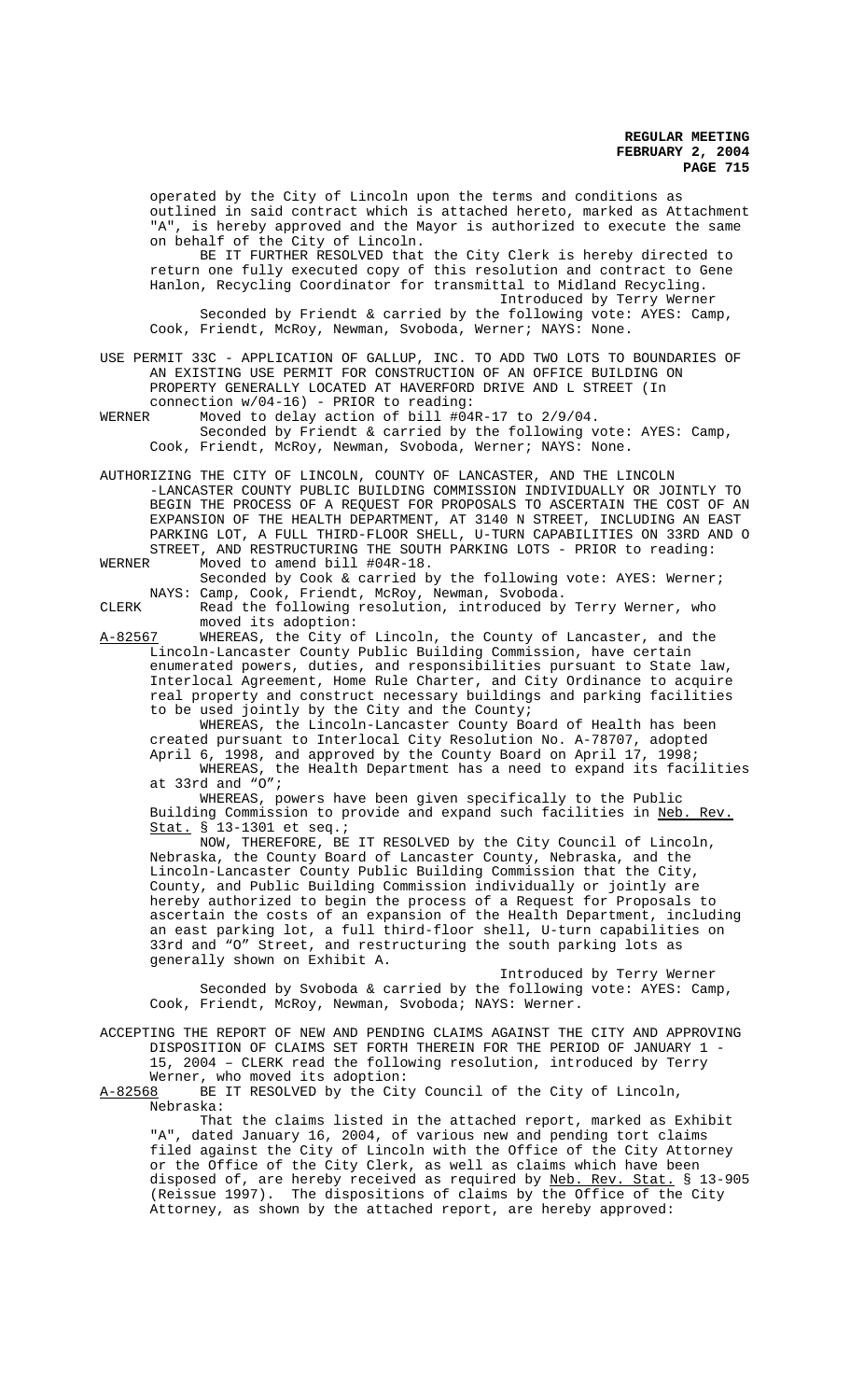| DENIED                                  |              | ALLOWED OR SETTLED              |              |
|-----------------------------------------|--------------|---------------------------------|--------------|
| Suzanne Cain                            | \$500,000.00 | Mary M. Tutt                    | 200.00<br>Ŝ. |
| Pam Brady                               | 2,085.00     | Bryan & Patti Clark             | 16,750.00    |
| Juanita Williamson                      | 53,797.47    | Jeff & Jenny O'Gorman           | 16,900.00    |
| Steve & Patsy Meyer                     | 9,851.86     | Todd Belgum                     | 2,700.00     |
| Todd Johns                              | 1,321.62     | Rick Melichar                   | 200.85       |
| Deborah Dilbeck, on behalf of           |              | Kathy Grabhar                   | 224.22       |
| minor child, Morgan Dilbeck             | NAS*         | Farmers Mutual of Nebraska      |              |
| John Chapman                            | NAS*         | (Donald E. Schernikau, Insured) | 1,351.90     |
| Naomi Synovec                           | 392.48       | Tammy Scholl & Kathy Scholl     | 1,605.00     |
| Brandon Catalina                        | NAS*         | Brenda Danley                   | 136.61       |
| Gary Crow                               | NAS*         | Ronda Alexander                 | 409.61       |
| Daniel Post                             | 122.50       |                                 |              |
| John Zaugg                              | 121.15       |                                 |              |
| Mike & Alice Epstein                    | 250.00       |                                 |              |
| Trina Wiese                             | 1,211.05     |                                 |              |
| Helen Seip                              | NAS*         |                                 |              |
| Alan Belka                              | NAS*         |                                 |              |
| Eldon Wilhelm                           | 100.00       |                                 |              |
| Victor Benes                            | 100.00       |                                 |              |
| Sup Enterprises                         | 1,755.52     |                                 |              |
| Ohio Casualty Group                     |              |                                 |              |
| (Claim No. Denver GF 03180336) 1,352.17 |              |                                 |              |
| Marjorie Shriver                        | NAS*         |                                 |              |
| D.L. Burklund                           | 333.87       |                                 |              |
| Huy T. Ta                               | NAS*         |                                 |              |
| Christopher Aden                        | NAS*         |                                 |              |
| * No Amount Specified.                  |              |                                 |              |

| DENIED                        |              | ALLOWED OR SETTLED              |           |
|-------------------------------|--------------|---------------------------------|-----------|
| Suzanne Cain                  | \$500,000.00 | Mary M. Tutt                    | 200.00    |
| Pam Brady                     | 2,085.00     | Bryan & Patti Clark             | 16,750.00 |
| Juanita Williamson            | 53,797.47    | Jeff & Jenny O'Gorman           | 16,900.00 |
| Steve & Patsy Meyer           | 9,851.86     | Todd Belgum                     | 2,700.00  |
| Todd Johns                    | 1,321.62     | Rick Melichar                   | 200.85    |
| Deborah Dilbeck, on behalf of |              | Kathy Grabhar                   | 224.22    |
| minor child, Morgan Dilbeck   | NAS*         | Farmers Mutual of Nebraska      |           |
| John Chapman                  | NAS*         | (Donald E. Schernikau, Insured) | 1,351.90  |
| Naomi Synovec                 | 392.48       | Tammy Scholl & Kathy Scholl     | 1,605.00  |
| Brandon Catalina              | NAS*         | Brenda Danley                   | 136.61    |
| Gary Crow                     | NAS*         | Ronda Alexander                 | 409.61    |

The City Attorney is hereby directed to mail to the various claimants listed herein a copy of this resolution which shows the final disposition of their claim.

Introduced by Terry Werner Seconded by Svoboda & carried by the following vote: AYES: Camp, Cook, Friendt, McRoy, Newman, Svoboda, Werner; NAYS: None.

APPROVING A CONTRACT BETWEEN THE CITY AND ALLTEL FOR ACQUISITION OF PLANT EQUIPMENT FOR THE 911 COMMUNICATIONS CENTER- CLERK read the following resolution, introduced by Terry Werner, who moved its adoption:<br> $A-82569$  WHEREAS, the City has decided to utilize Plant Equipment

WHEREAS, the City has decided to utilize Plant Equipment for its 911 Communications Center; and

WHEREAS, Alltel Communications, Inc. has been the City's supplier and maintainer of it's Plant Equipment in the past and is desirous of providing that equipment in the future; and

WHEREAS, the City and Alltel Communications, Inc. have negotiated a contract for the acquisition of the equipment needed for the 911 Communications Center.

NOW, THEREFORE, BE IT RESOLVED by the City of Lincoln, Nebraska: That the contract between the City of Lincoln and Alltel Communications, Inc. to provide the materials and labor to install a Vesta Pallas 911 System, which is attached hereto as Exhibit "A" is hereby approved and the Mayor is authorized to execute said contract on behalf of the City. The contract provides the City will purchase such system for \$286,749.00. A down payment of \$71,687.25 is to be paid at the execution of the agreement.

The City Clerk is directed to return a signed copy of the contract to Julie Righter for transmittal to Alltel Communications, Inc Introduced by Terry Werner

Seconded by Svoboda & carried by the following vote: AYES: Camp, Cook, Friendt, McRoy, Newman, Svoboda, Werner; NAYS: None.

## **PETITIONS & COMMUNICATIONS**

The Lincoln Commission Human Rights 2003 Annual Report - CLERK presented said report which was placed on file in the Office of the City Clerk. **(3)**

## **REPORTS OF CITY OFFICERS**

Clerk's letter and Mayor's approval of ordinances and resolutions passed by Council on January 26, 2004 - CLERK presented said report which was placed on file in the Office of the City Clerk.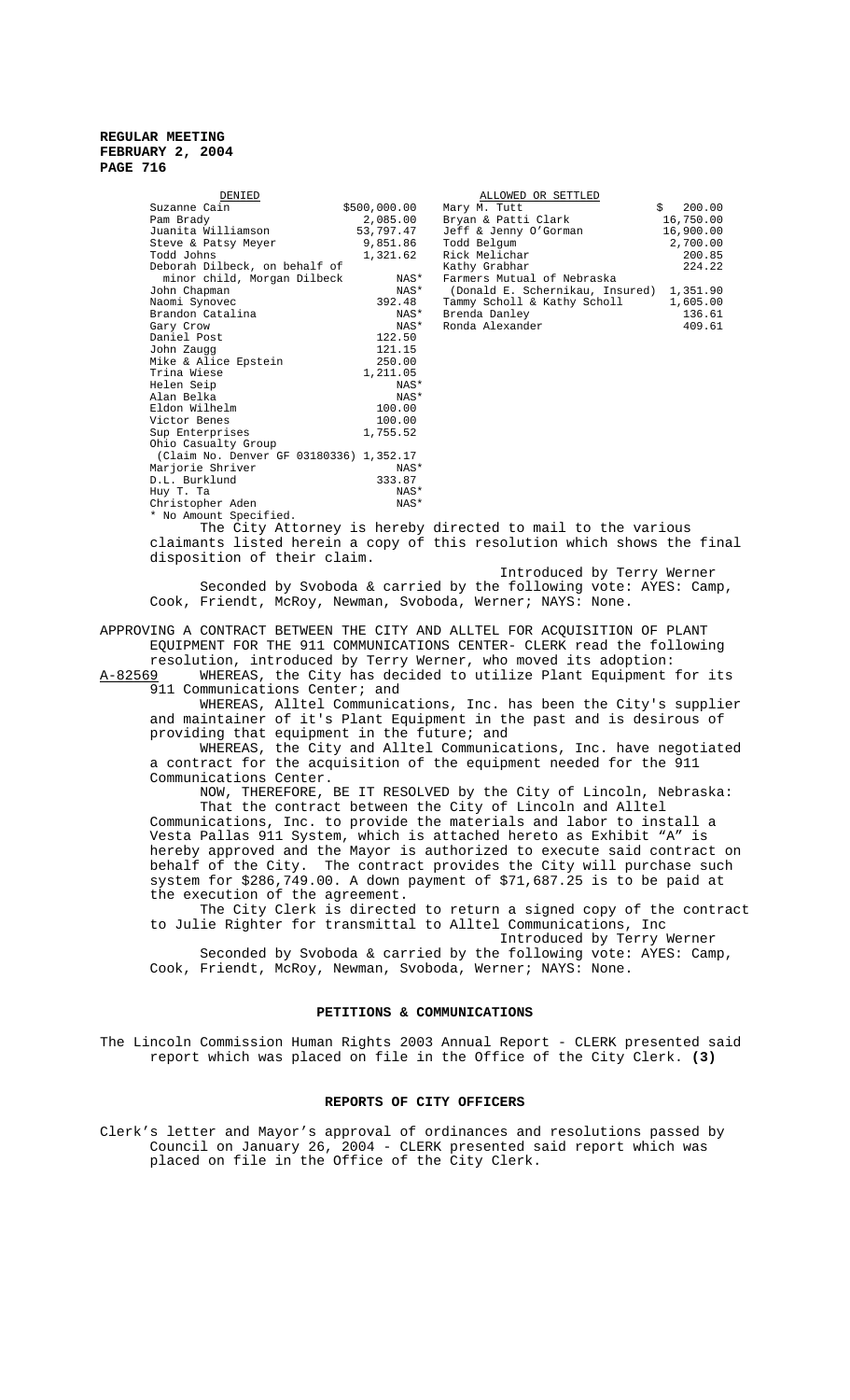Report from city Treasurer Telecommunication occupation Tax for the months of October thru December, 2003: Voice Stream PSCI LLC, Fast Phones of Nebraska Corp.; December, 2003: Sprint Spectrum LP, Affinity Network Inc, Sprint Communication Company, Zone Telecom Inc, WorldXchange Corp., Nextel Partners - CLERK presented said report which was placed on file in the Office of the City Clerk. **(20)**

## ORDINANCES - 1<sup>ST</sup> READING

- CHANGE OF ZONE 3430 APPLICATION OF RIDGE DEVELOPMENT CO. AND SUPERIOR POINT PARTNERS FOR A CHANGE OF ZONE FROM R-3 RESIDENTIAL AND B-2 PLANNED NEIGHBORHOOD BUSINESS TO B-5 PLANNED REGIONAL BUSINESS ON PROPERTY GENERALLY LOCATED AT N. 27TH STREET AND FOLKWAYS BOULEVARD (In connection w/04R-23) - CLERK read an ordinance, introduced by Terry Werner, amending the Lincoln Zoning District Maps attached to and made a part of Title 27 of the Lincoln Municipal Code, as provided by Section 27.05.020 of the Lincoln Municipal Code, by changing the boundaries of the districts established and shown thereon, the first time.
- STREET AND ALLEY VACATION 03016 VACATING ALL OF TELLURIDE CIRCLE GENERALLY LOCATED ONE BLOCK SOUTH OF FLETCHER AVENUE AND ONE BLOCK WEST OF NORTH 27TH STREET - CLERK read an ordinance, introduced by Terry Werner, vacating all of Telluride Circle, generally located one block south of Fletcher Avenue and one block west of N.  $27^{\rm th}$  Street, and retaining title thereto in the City of Lincoln, Lancaster County, Nebraska, the first time.

#### ORDINANCES - 3<sup>RD</sup> READING

APPROVING A FOUR-YEAR FINANCIAL CONSULTING SERVICE AGREEMENT BETWEEN THE CITY AND AMERITAS INVESTMENT - CLERK read an ordinance, introduced by Patte Newman, approving an agreement between the City of Lincoln and Ameritas Investment Corp. for the provision of financial consulting services to the City of Lincoln, the third time.<br>NEWMAN Moved to pass the ordinance as

Moved to pass the ordinance as read.

Seconded by Svoboda & carried by the following vote: AYES: Camp, Cook, Friendt, McRoy, Newman, Svoboda, Werner; NAYS: None.

The ordinance, being numbered **#18298**, is recorded in Ordinance Book #25.

STREET NAME CHANGE 03008 - NAMING THE NEW STREET CONSTRUCTED AS PART OF THE A STREET OVERPASS PROJECT AS S.W. 1ST STREET, GENERALLY LOCATED AT S.W. 1ST AND WEST A STREETS - CLERK read an ordinance, introduced by Patte Newman, naming the new street constructed as part of the A Street Overpass Project as S.W.  $1^{st}$  Street located generally at S.W.  $1^{st}$  Street and West A Street, as recommended by the Street Name Committee, the third time.

NEWMAN Moved to pass the ordinance as read. Seconded by Svoboda & carried by the following vote: AYES: Camp, Cook, Friendt, McRoy, Newman, Svoboda, Werner; NAYS: None. The ordinance, being numbered **#18299**, is recorded in Ordinance Book #25.

STREET AND ALLEY VACATION 03012 - VACATING THE EAST-WEST ALLEY IN BLOCK 1, TRESTERS ADDITION, FROM THE EAST LINE OF N. 26TH STREET TO THE WEST LINE OF N. 27TH STREET, ON PROPERTY GENERALLY LOCATED AT N. 27TH AND Y STREETS - CLERK read an ordinance, introduced by Patte Newman, vacating the east-west alley in Block 1, Tresters Addition, from the east line of N. 26<sup>th</sup> Street to the west line of N. 27<sup>th</sup> Street, and retaining title thereto in the City of Lincoln, Lancaster County, Nebraska, the third time.

NEWMAN Moved to pass the ordinance as read.

Seconded by Svoboda & carried by the following vote: AYES: Camp, Cook, Friendt, McRoy, Newman, Svoboda, Werner; NAYS: None. The ordinance, being numbered **#18300**, is recorded in Ordinance Book #25.